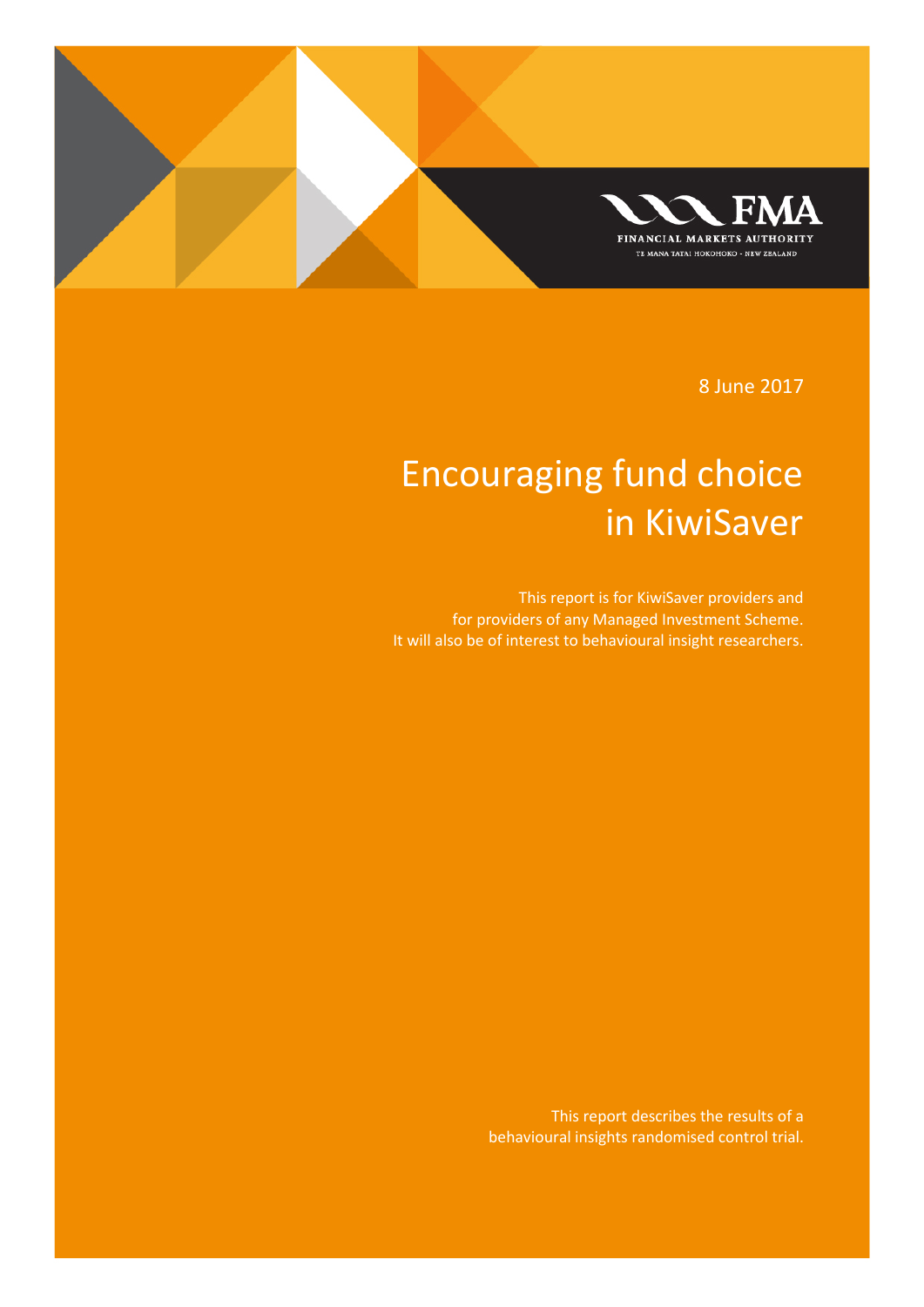We would like to thank:

- Dr. Marcos Pelenur from the Ministry of Business, Innovation and Employment for his expert guidance in overseeing this trial.
- The Kiwi Wealth team for their participation in the trial and for publically sharing examples of their communications.

This copyright work is licensed under the Creative Commons Attribution 3.0 New Zealand licence. You are free to copy, distribute and adapt the work, as long as you attribute the work to the Financial Markets Authority and abide by the licence terms. To view a copy of this licence, visit creativecommons.org.

#### **www.fma.govt.nz**

AUCKLAND OFFICE | Level 5, Ernst & Young Building | 2 Takutai Square, Britomart | PO Box 106 672 | Auckland 1143 WELLINGTON OFFICE | Level 2 | 1 Grey Street | PO Box 1179 | Wellington 6140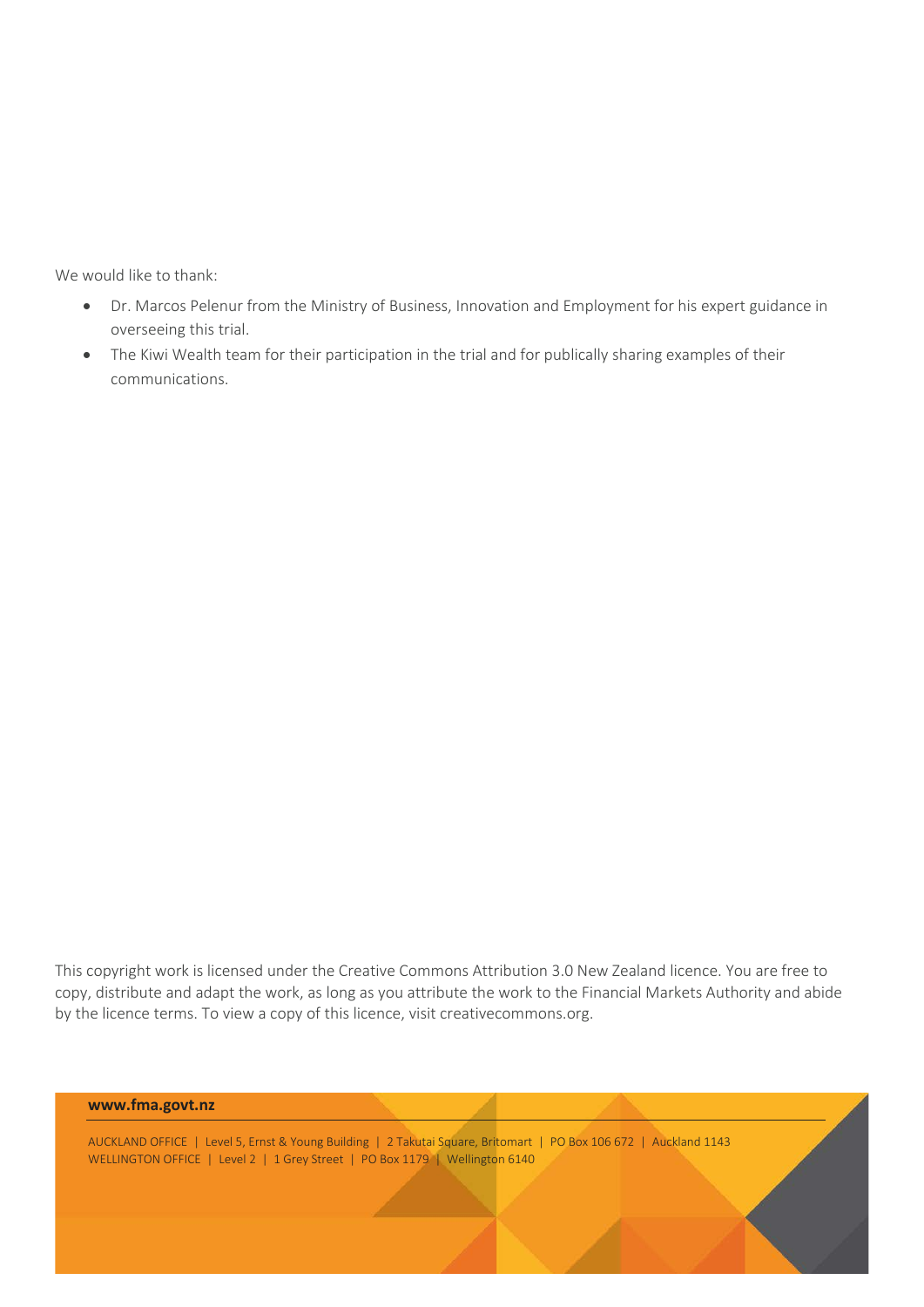# **Contents**

| <b>Executive summary</b>                        | 4  |
|-------------------------------------------------|----|
| About the trial                                 | 5  |
| Why the trial was necessary                     | 5  |
| What we wanted to find out                      | 5  |
| Our approach                                    | 6  |
| The results - what we found                     | 8  |
| Impact on member fund choice                    | 8  |
| Impact on first logins to Kiwi Wealth's website | 10 |
| Impact on account closures                      | 11 |
| <b>Conclusion and next steps</b>                | 12 |
| <b>References</b>                               | 13 |
| Appendix 1: Analysis models                     | 14 |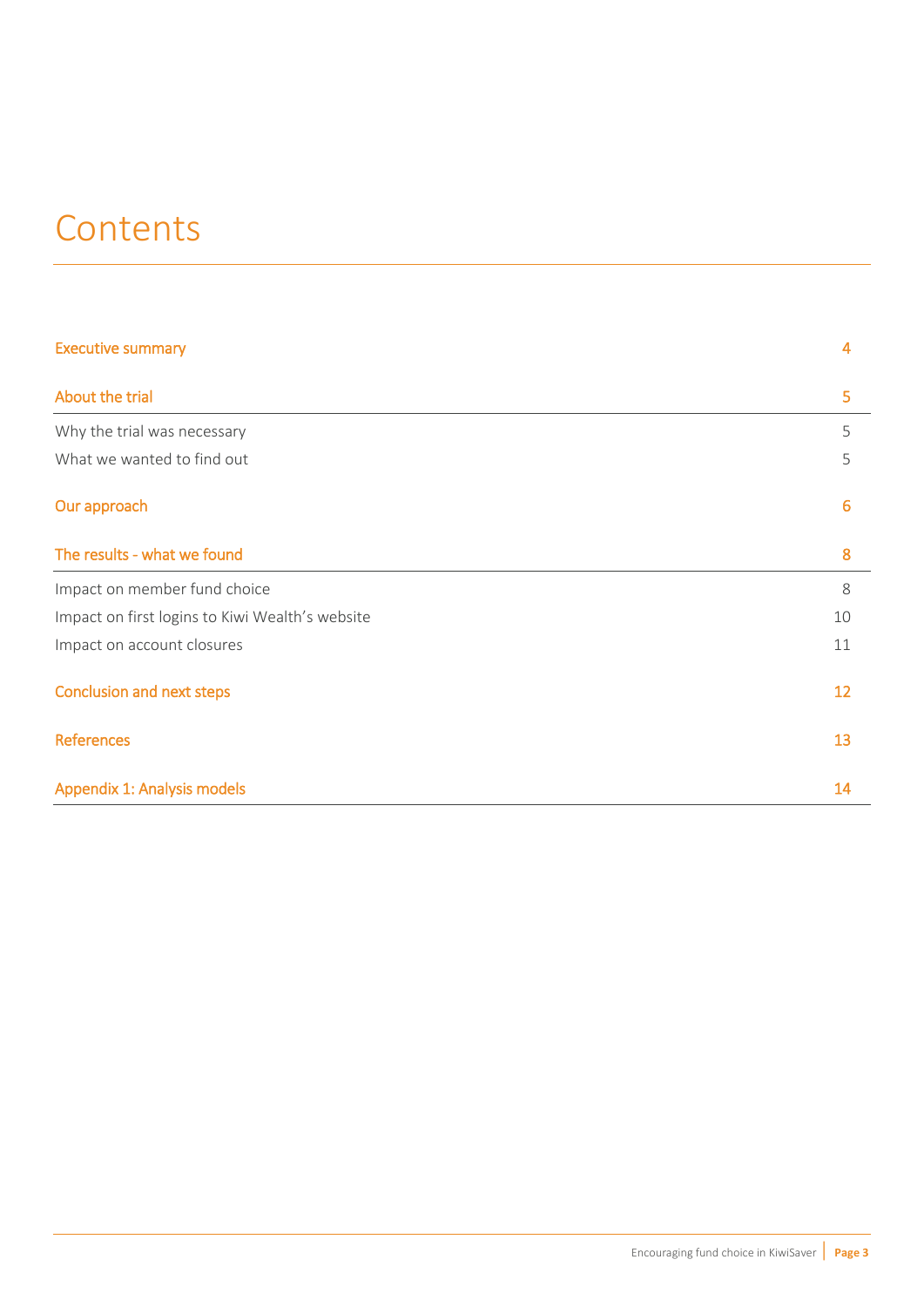## <span id="page-3-0"></span>Executive summary

We ran a behavioural insights trial with KiwiSaver provider Kiwi Wealth. The trial ran for seven months, from August 2016 to February 2017.

The aim of the trial was to see if behavioural prompts increased the number of active fund choices members made. To test this, prompts were included in the first communication KiwiSaver default members received from Kiwi Wealth.

There were 3,427 participants. Half of the default KiwiSaver members received the original communication (the control); the other half received the revised communication (the treatment). Members received either an email or a letter.

People who received the revised treatment communication were 47% more likely to make an active fund choice than those who received the control one. The result was statistically significant for those who received an email or a letter but overall those who received an email were more likely to make a change than those who received a letter.

As part of the research, we also looked to see if results varied across the months of the year and whether people who received the treatment communication were more likely to log in to their Kiwi Wealth account. We also looked at whether people were more likely to stay with Kiwi Wealth.

Our analysis shows the number of fund changes reduced towards the end of the trial – possibly due to inactivity around Christmas and New Year. There was no statistically significant difference overall between the control and treatment group for the number of people logging in to their Kiwi Wealth online account. However, there was a statistically significant difference in account closures, with those receiving the treatment communication more likely to stay with Kiwi Wealth.

This report provides a summary of the results of this trial. Due to its success, the Kiwi Wealth team has decided to continue using the treatment communication for all new default members.

We would like other KiwiSaver providers to make similar changes to their communications. The approach can be adopted across any member communications and the changes are quick and low cost.

We are also keen to continue to learn from what works, by running further trials with financial service providers. By sharing the results, we want to encourage providers to improve their communications with their KiwiSaver members.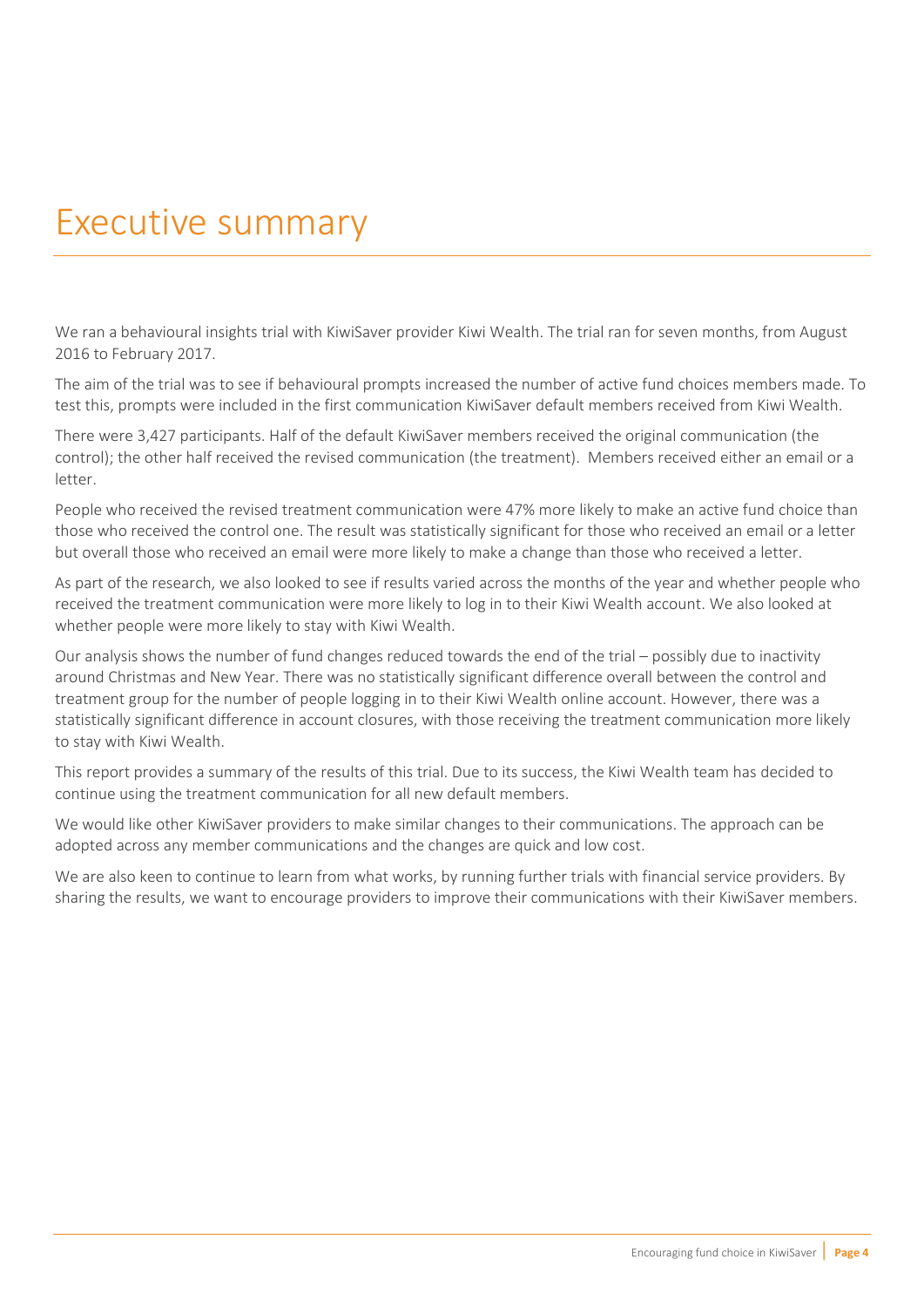# <span id="page-4-0"></span>About the trial

## <span id="page-4-1"></span>**Why the trial was necessary**

There are currently around 2.6 million members in KiwiSaver – New Zealand's work-based retirement savings initiative. Approximately 450,000 of them are in a default fund.

The default fund was designed as a temporary holding fund for new members who hadn't yet made an investment fund decision. It is conservatively invested and does not suit everyone. Often members in conservative funds will find their savings have not grown enough for them to enjoy a comfortable retirement.

Ou[r Strategic Risk Outlook,](http://issuu.com/financialmarketsauthority/docs/171002_fma_strategic_risk_outlook_2?e=18731852/44382810) published in February, highlighted that New Zealand is experiencing a significant change in its population demographics. More than 25% of our population will be aged 65 or over by 2040.

From 2040, under current proposals, NZ Super will rise to 67 years of age, making it even more important for New Zealanders to be adequately prepared financially for their retirement.

Default members typically have lower levels of knowledge and interest about KiwiSaver. This increases the risk they will not have adequate savings at retirement.

New Zealand's nine default KiwiSaver providers each have an obligation to help their members make an active choice about the best type of fund to suit their savings goals.

Ou[r KiwiSaver report 2016,](http://issuu.com/financialmarketsauthority/docs/161004_fma_kiwisaver_report_2016_fi?e=18731852/39490459) reported on the success of these efforts. It shows most default KiwiSaver members are not choosing their own fund. While one provider achieved 22% of members making a fund choice, the others ranged from 1 to 8%. Most providers were clustered around 3 to 4%. We want this number to increase and believe providers can do more to encourage their members.

We decided to run a formal trial to test whether making changes to new member provider communications could improve these results. The trial was run after the release of our [April 2016 white paper](https://fma.govt.nz/news/reports-and-papers/white-papers/using-behavioural-insights-to-improve-financial-capability/) which explained how behavioural biases can impact investment decisions.

## <span id="page-4-2"></span>**What we wanted to find out**

The main aim of the trial was to see if using behavioural prompts in the welcome communication to default KiwiSaver members would encourage them to choose their own fund.

We also wanted to know:

- Does the format of the communication affect the result for example, does receiving an email rather than a letter make any difference?
- Does the timing of the communication affect its result?
- Are people more likely to visit Kiwi Wealth's website if they receive the treatment communication?
- Are people more likely to stay with their default provider if they receive the treatment communication?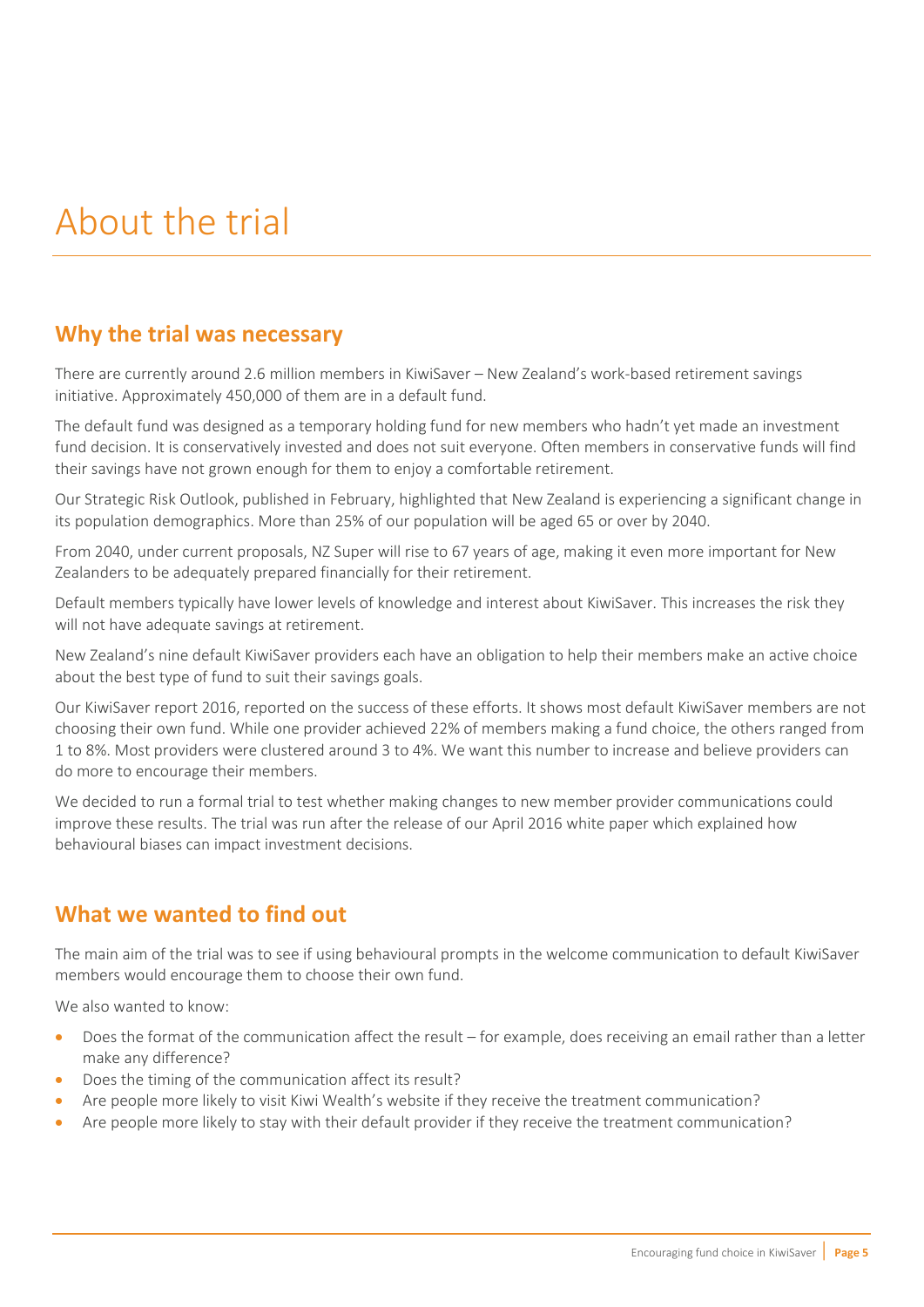# <span id="page-5-0"></span>Our approach

Dr. Marcos Pelenur, a behavioural insights specialist employed by the Ministry of Business, Innovation and Employment helped us oversee the trial. Kiwi Wealth also agreed to participate in the trial.

We identified Kiwi Wealth's first 'welcome' communication for new default members as the best opportunity to encourage members to choose their own fund.

Email and letter versions of the 'welcome' communication were amended using the EAST framework. These are principles international studies have shown to have effective and measurable behavioural change outcomes:

#### Make it easy

- We turned the long narrative form email into three easy steps to follow
- We added links in the email version so people could easily go online to complete their actions

#### Make it attractive

- We framed the actions required as 'to finish setting up your KiwiSaver account'
- We used a visually engaging layout

#### Make it social

• We let readers know they were doing what most other New Zealanders had done in joining KiwiSaver and making a fund choice

#### Make it timely

- The communication is issued when default members first join Kiwi Wealth, making it a relevant time to consider their fund choice
- We had a clear call to action in the email subject line (in the letter we used a visual 'sticky note')

The next page has an example of the amended email.

The trial began in August 2016 and ran through until February 2017.

In total, 3,427 new default KiwiSaver members received the welcome communication. Members were randomly assigned so that half received the original communication (the control) and half the revised communication (the treatment). Members who had an email address received the communication by email. The others received it by letter.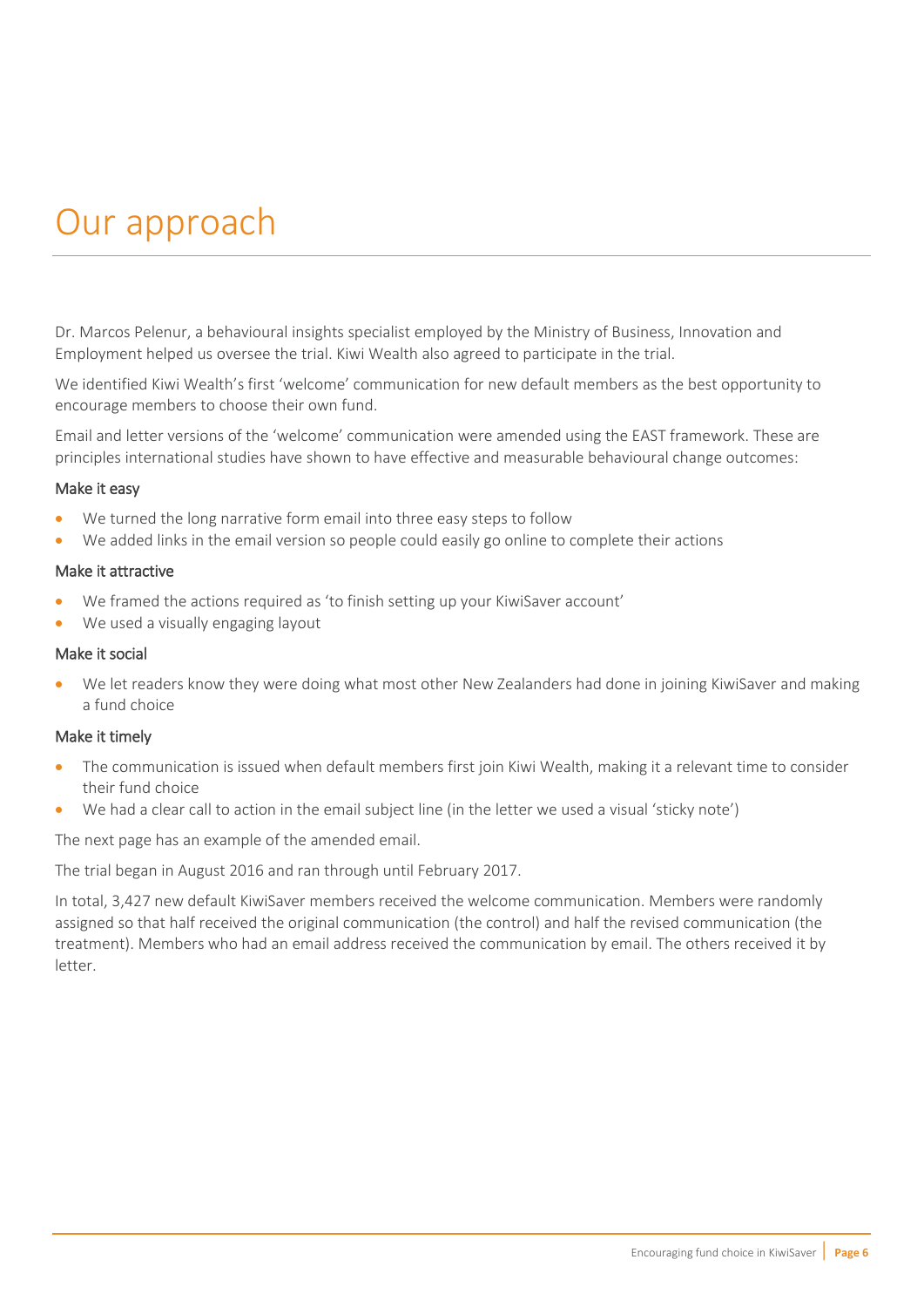Action required: choose an investment fund, find out how below

## **Welcome to the Kiwi Wealth KiwiSaver Scheme**

#### Hi ###MEMBERNAME### and thanks for joining us!

YouDve taken the first step to a more comfortable retirement. You have joined over 150,000 Kiwi Wealth KiwiSaver Scheme members who benefit from easy-to-understand monthly reporting and award-winning customer service.

To finish setting up your Kiwi Wealth KiwiSaver Scheme account, we need you to do three simple things.



#### 1. Set up your online account

Go to www.kiwiwealth.co.nz and click on the Kiwi Wealth KiwiSaver Scheme login button (in the top, right corner of the page). Below is your temporary password. You will need to change this the first time you log in.

Username: ###USERNAME### Temporary password: ###PASSWORD###



#### 2. Choose how your money□s invested

Nine out of ten Kiwi Wealth KiwiSaver Scheme members have chosen how their money is to be invested. Now is the time to think about the future you. Your future lifestyle might depend on choosing the right investment fund, so make sure you pick the right one for your needs.

Our quick and easy online quiz at www.kiwiwealth.co.nz/risk-profile will help you choose which investment fund might be right for you. Log into your online account and click on "Change your investment direction" in the quick links on the right hand side.



#### 3. Make sure we know who you are

Check your personal details are correct and update these online. Please give us a quick call on 0800 427 384 to verify your identity. This is something wellre required to do by law and it takes just five minutes.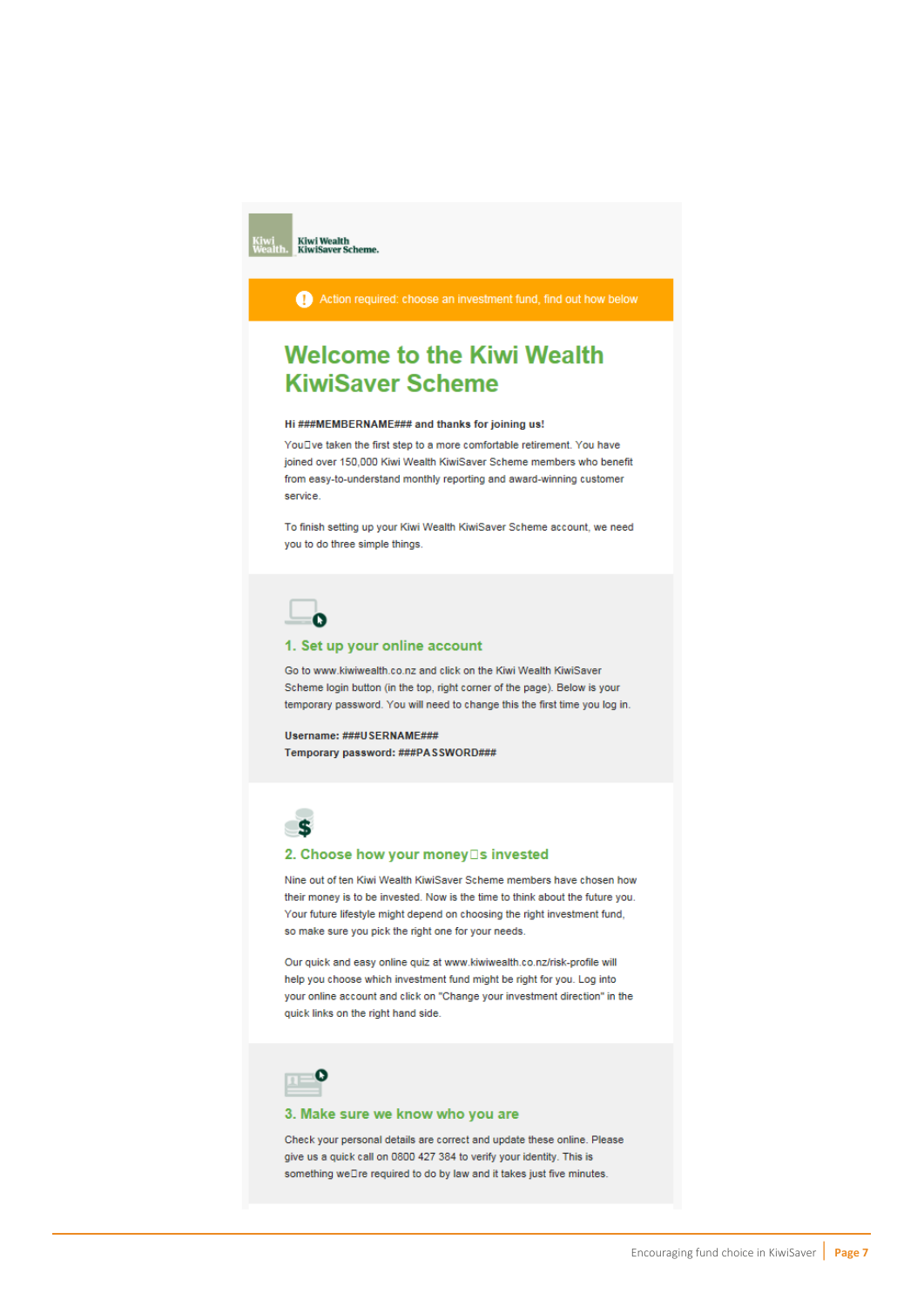# <span id="page-7-0"></span>The results - what we found

## <span id="page-7-1"></span>**Impact on member fund choice**

### People were more likely to choose their own fund if they received a treatment communication

Table 1 shows the total number of members in the control and treatment groups who made their own fund choice. Only one person from the control group chose not to change their investments.

Table 1: Number of members who made a fund choice

|           | <b>Email</b> | <b>Letter</b> | <b>Total</b> |
|-----------|--------------|---------------|--------------|
| Control   | 44           | 10            | 54           |
| Treatment | 64           | 16            | 80           |

### Statistical results

We used two statistical models to analyse the data.

### Simple model

This model looked at whether people who received the treatment communication, across both email and letters, were more likely to choose their own fund.

### Full model

This model analysed whether the type of communication (email or letter) made it more likely a member would choose their own fund and whether the results changed across certain months. Find out more about the two different models in Appendix 1.

Analysis from the simple model showed there was a statistically significant difference (p < 0.025). As shown in figure 1, people who received the treatment communication were more likely to choose their own fund.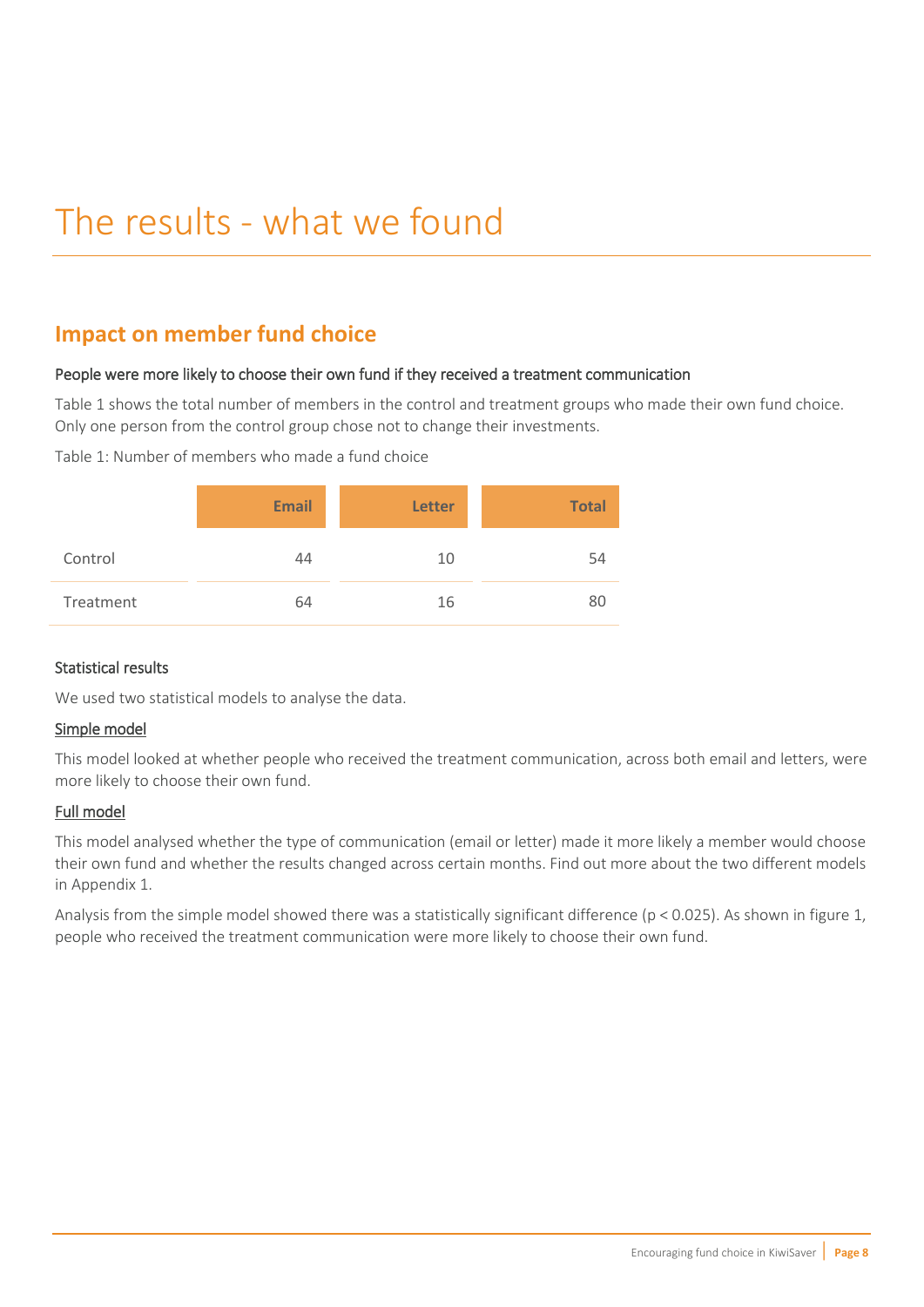



On average, the probability of the treatment group changing their fund choice was 47% higher than for those who received the control communication.

Results from the full model analysis show people who received the treatment communication were more likely to choose their own fund than those in the control group regardless of whether an email or letter was issued. Overall, however, people who received a treatment email were more likely to choose their own fund than the treatment group who received letters, as shown in Figures 2 and 3.





Figures 2 and 3: Probability of members choosing their own fund across letters and emails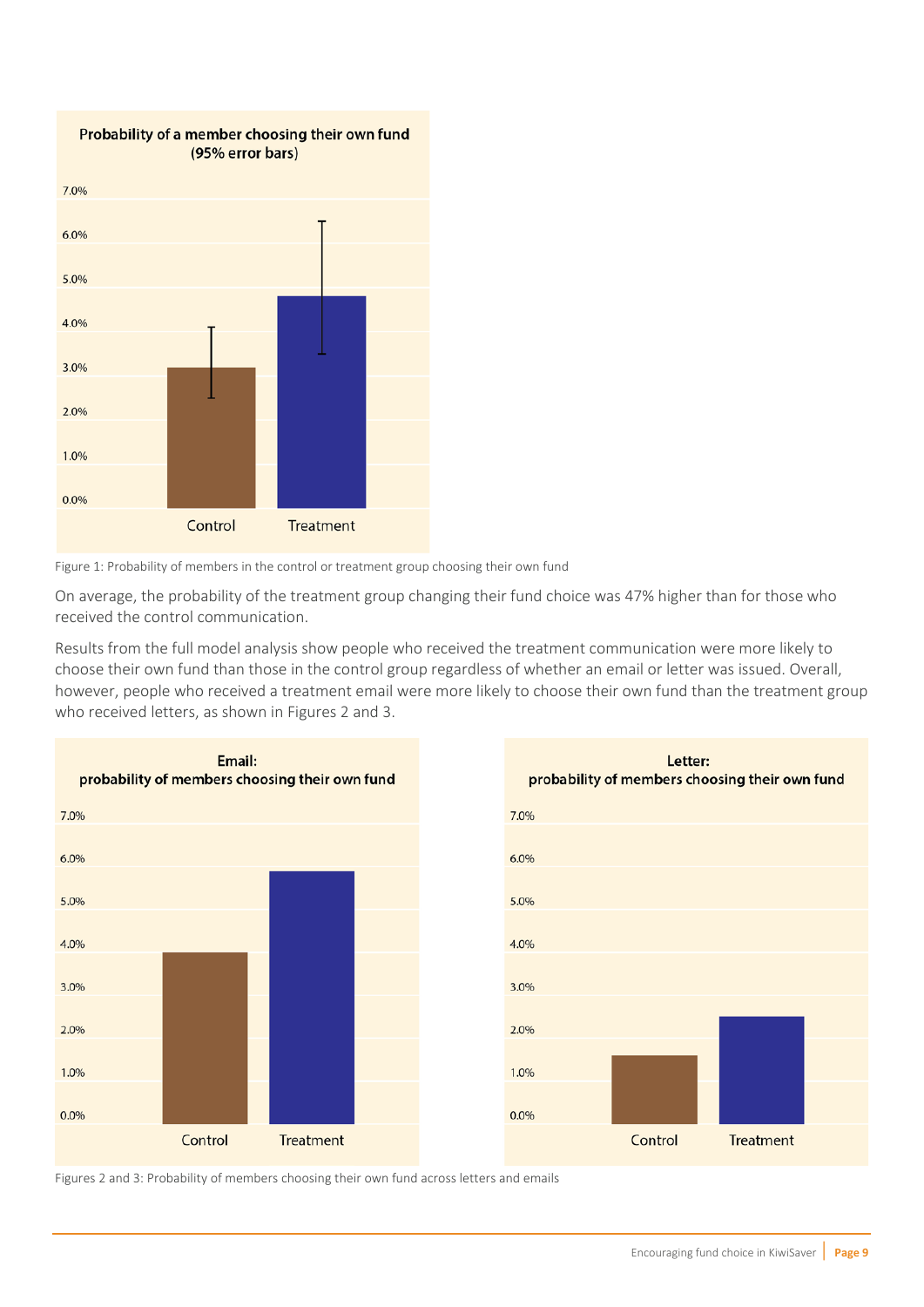When the results were examined across the months of the year, the full model shows people are less likely to choose their own fund towards the end of the trial. This may be due to inactivity around Christmas and New Year.

## <span id="page-9-0"></span>**Impact on first logins to Kiwi Wealth's website**

### People who received letters were statistically more likely to log in than those who received emails

Table 2: number of first logins

|           | <b>Email</b> | <b>Letter</b> | <b>Total</b> |
|-----------|--------------|---------------|--------------|
| Control   | 226          | 28            | 254          |
| Treatment | 226          | 54            | 280          |

### Statistical analysis

A simple model was used to determine whether receiving the treatment significantly affected the probability that a person would log in to their Kiwi Wealth online account.

The model found no statistical difference overall. A person that received the treatment communication was not more likely to log into their Kiwi Wealth account. However, the results did show if the person received a letter they were more likely to log in than those who received an email.



Figure 4: Probability of members logging in to Kiwi Wealth for the first time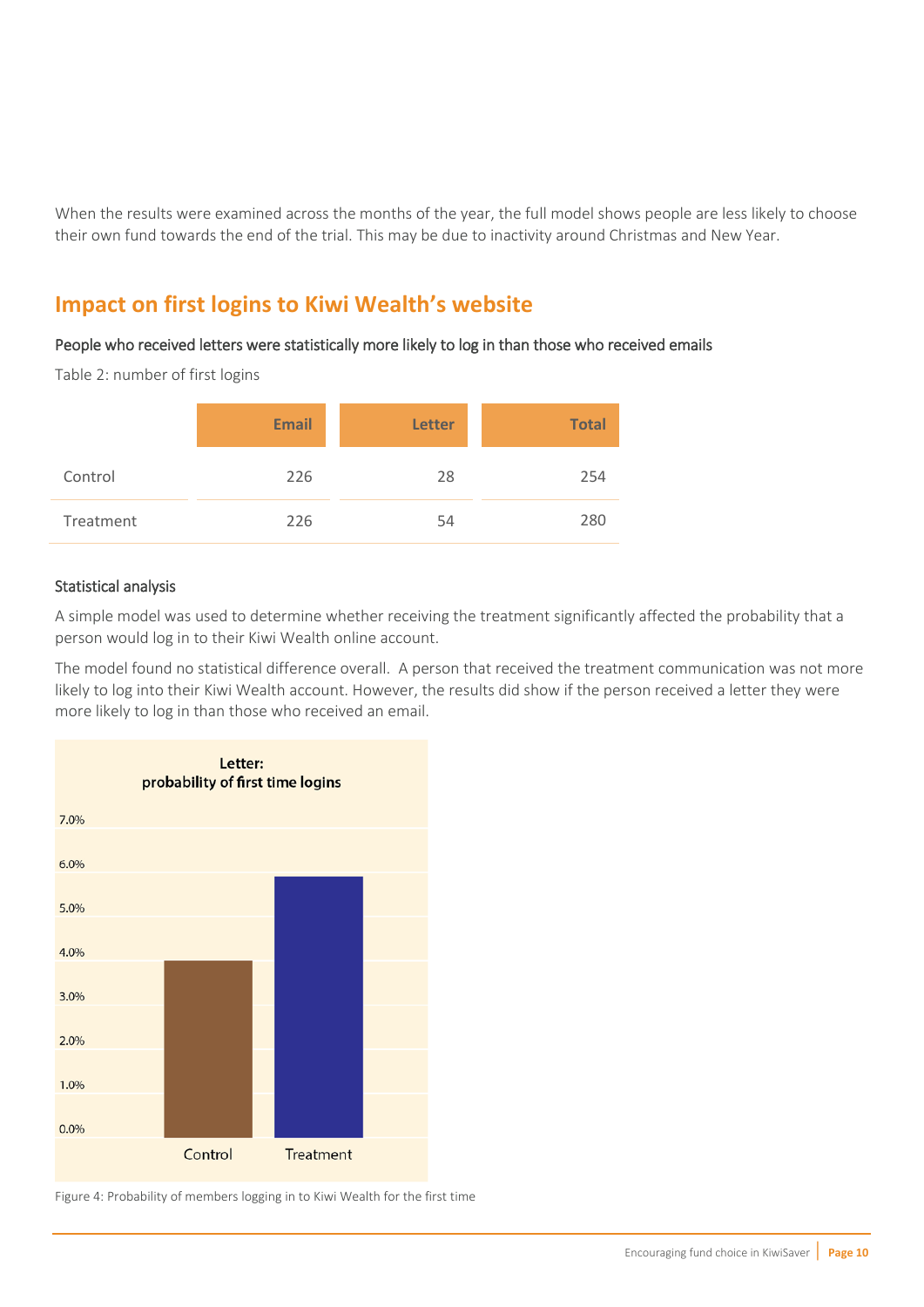## <span id="page-10-0"></span>**Impact on account closures**

### The treatment communication encouraged loyalty to Kiwi Wealth

Table 3: Number of people who closed their accounts with Kiwi Wealth

|           | <b>Email</b> | <b>Letter</b> | <b>Total</b> |
|-----------|--------------|---------------|--------------|
| Control   | 99           | 41            | 140          |
| Treatment | 68           | 42            | 110          |

### Statistical analysis

We analysed whether receiving the treatment communication made it more or less likely for a member to close their Kiwi Wealth account.

We found a statistically significant difference in account closures between the treatment and control group (p < 0.05), as shown in figure 6.



Figure 6: Probability of members closing their Kiwi Wealth account

On average, the probability of the treatment group closing their account with Kiwi Wealth was 20% less than those who received the control communication.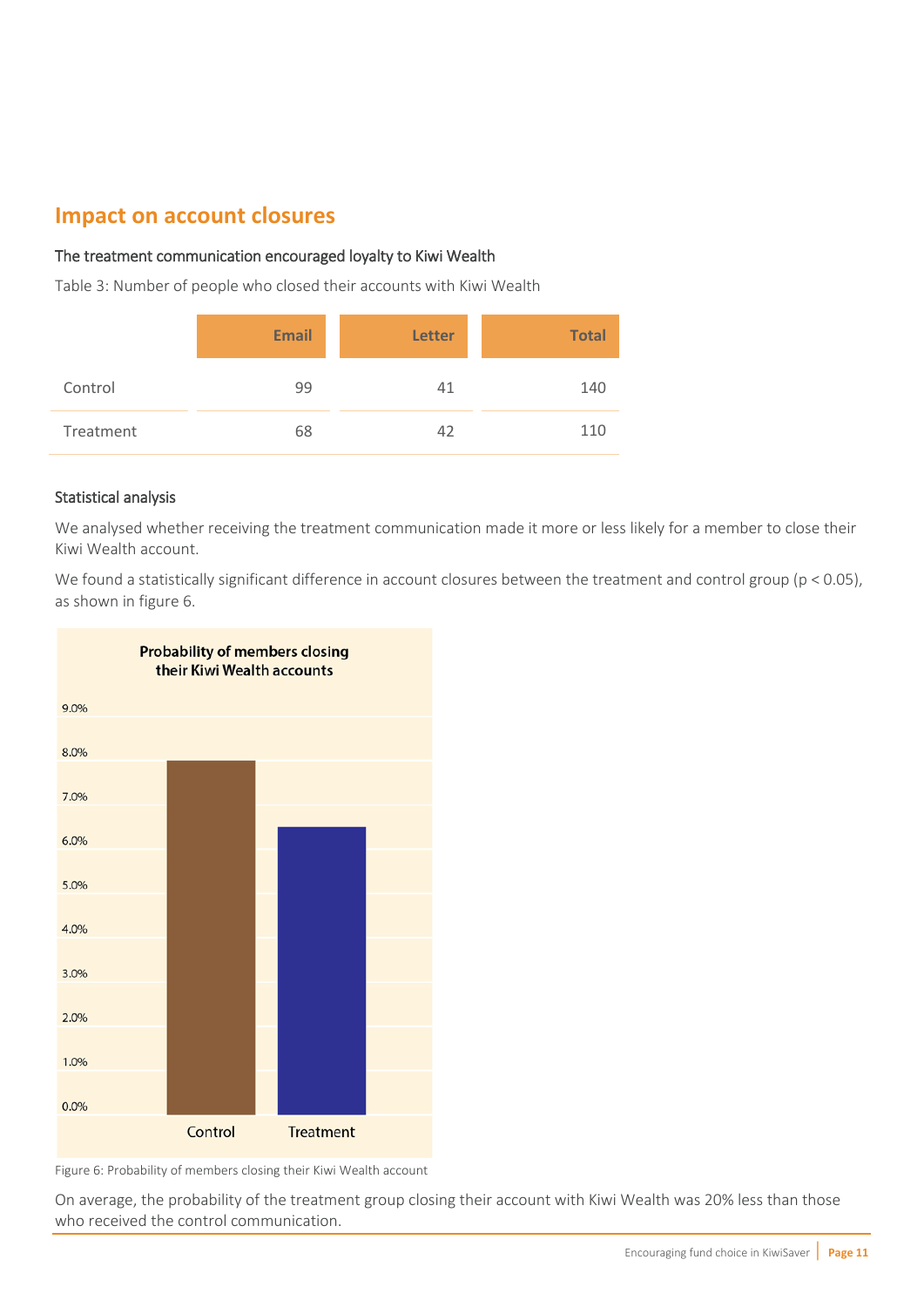# <span id="page-11-0"></span>Conclusion and next steps

Due to its success, the Kiwi Wealth team has decided to continue using the treatment communication for all new default members. They are now reviewing all of their existing communications to identify opportunities where using this approach could add value.

We would like other KiwiSaver providers to make similar changes to their communications. The approach can be adopted across any member communications and the changes are quick and low cost.

We would also be interested in seeing whether further interventions, like follow-up phone calls, could improve results.

#### Direct engagement by phone

Providers who currently call members tell us that up to half of the people they reach end up choosing their own fund. However, many providers are not resourced to do this and often they do not have up-to-date contact details. We are keen to explore other more cost-effective ways of following up with members.

This trial shows that simple changes can increase the number of KiwiSaver members who decide to choose their own fund.

We are keen to see what else providers can do to further improve these results. We welcome the opportunity to work with other providers on similar trials that help members make the very important decision to choose their own fund.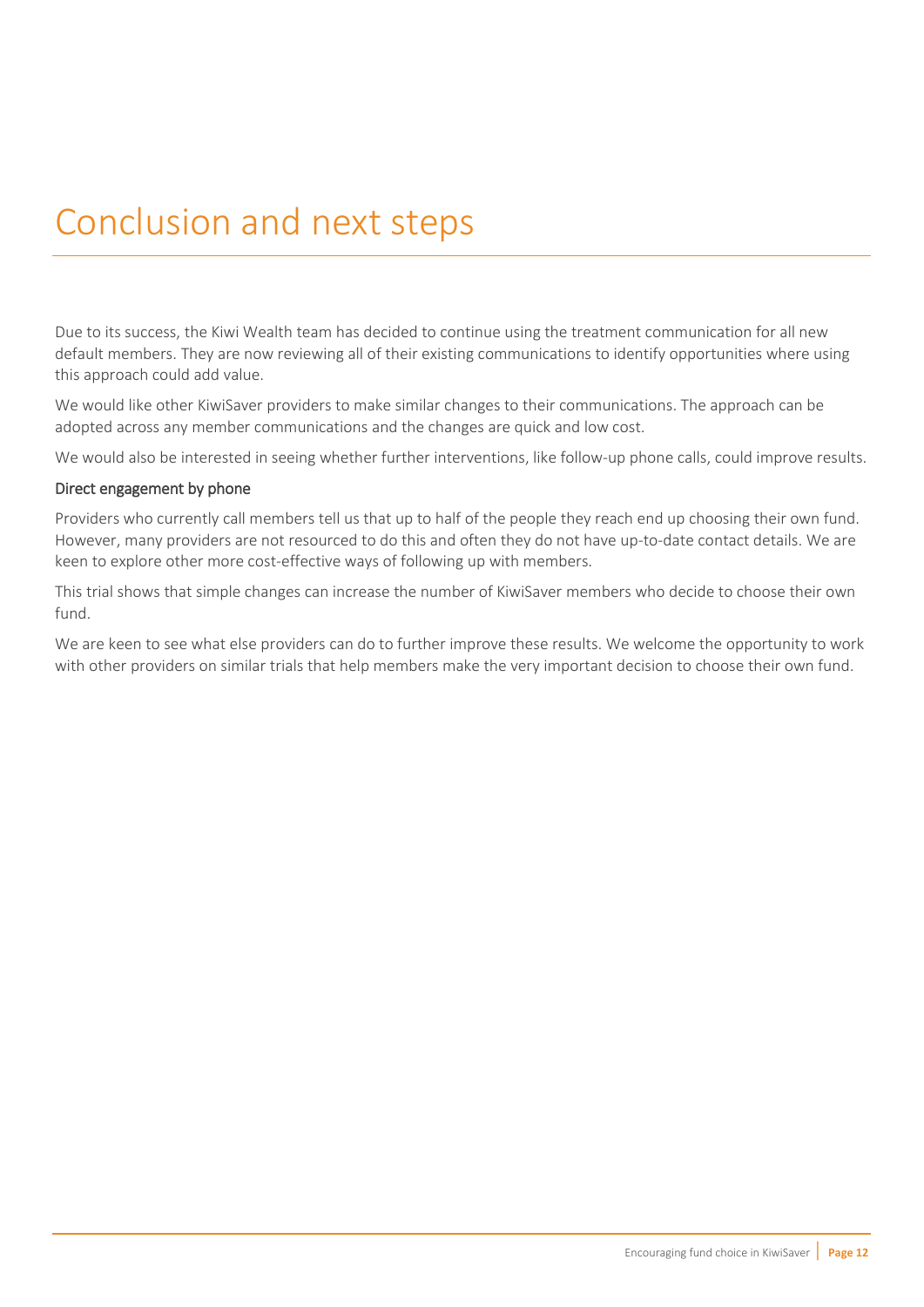## <span id="page-12-0"></span>References

Financial Markets Authority, (2015) Strategic Risk Outlook. Available at: [https://fma.govt.nz/about-us/corporate](https://fma.govt.nz/about-us/corporate-publications/strategic-risk-outlook/)[publications/strategic-risk-outlook/](https://fma.govt.nz/about-us/corporate-publications/strategic-risk-outlook/)

Financial Markets Authority, (2016) KiwiSaver Report. Available at: [https://fma.govt.nz/news/reports-and](https://fma.govt.nz/news/reports-and-papers/statutory-reports/kiwisaver-report/)[papers/statutory-reports/kiwisaver-report/](https://fma.govt.nz/news/reports-and-papers/statutory-reports/kiwisaver-report/)

Financial Markets Authority, (2016) Using behavioural insights to improve financial capability white paper. Available at: <https://fma.govt.nz/news/reports-and-papers/white-papers/>

The Behavioural Insights Team (2014) EAST: Four simple ways to apply behavioural insights, available at: <http://www.behaviouralinsights.co.uk/publications/east-four-simple-ways-to-apply-behavioural-insights/>